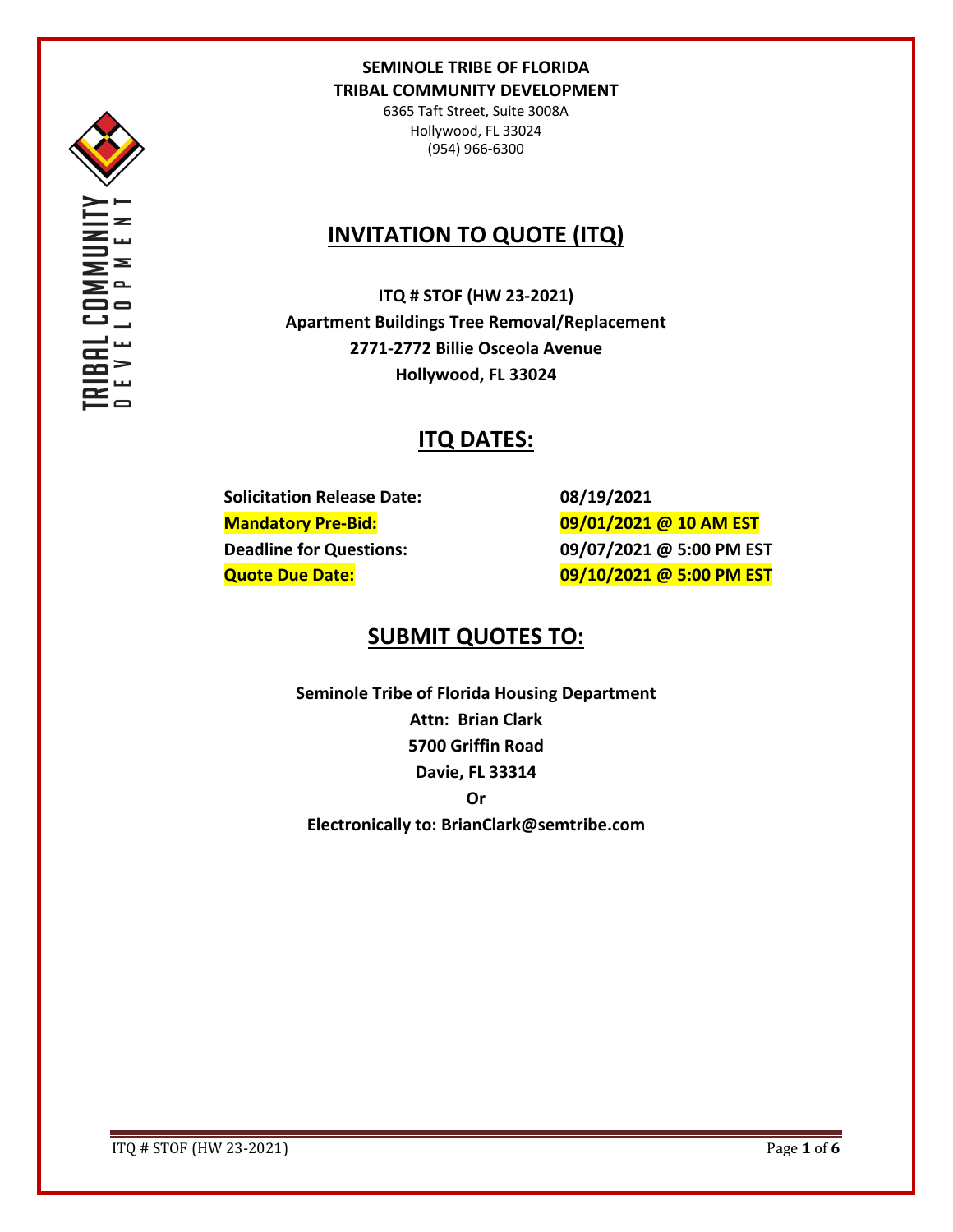6365 Taft Street, Suite 3008A Hollywood, FL 33024 (954) 966-6300

# **SECTION 1: INTRODUCTION AND INSTRUCTIONS**

#### **1.0 INTRODUCTION**

This ITQ provides prospective firms with sufficient information to enable them to prepare and submit quotes to the Seminole Tribe of Florida Housing Department (STOFHD) for The STOFHD is initiating this competitive ITQ to qualified Vendors who are in the business of providing General Contractor Services, capable of completing numerous job functions/services in a timely manner and therefore, seeks to enter into an Agreement with that Vendor.

#### **1.1 INSTRUCTIONS**

This Invitation to Quote (ITQ) contains the instructions governing the quotes to be submitted and the material to be included therein; as well as any mandatory requirements that must be met to be eligible for consideration. All requests for clarification and/or any additional questions regarding this ITQ must be submitted via email to:brianclark@semtribe.com

Seminole Tribe of Florida Housing Department

 ATTN: **Brian Clark 5700 Griffin Road Davie, FL 33314**

A mandatory pre-bid meeting at the home is scheduled for **09/01/2021 @ 10AM EST**

**Only those emailed or sealed quotes received in the Hollywood Housing Department office on or before the Due Date and time will be eligible for consideration. Any quote received after the Due Date and time, regardless of the method of delivery, will be discarded**.

The STOFHD hereby notifies all bidders that if your quote is selected, you will be required to enter into a formal contract with the Seminole Tribe of Florida for the services you are bidding. You will also be required to meet all company vendor, insurance and certification requirements.

The STOFHD reserves the right to reject any or all quotes, to waive formalities or informalities, and to award contract, either in whole or in part. The right is also reserved to select minority vendors and/or vendors with tribal member ownership.

All quotes submitted become the property of STOFHD upon receipt.

ITQ # STOF (HW 23-2021) Page **2** of **6**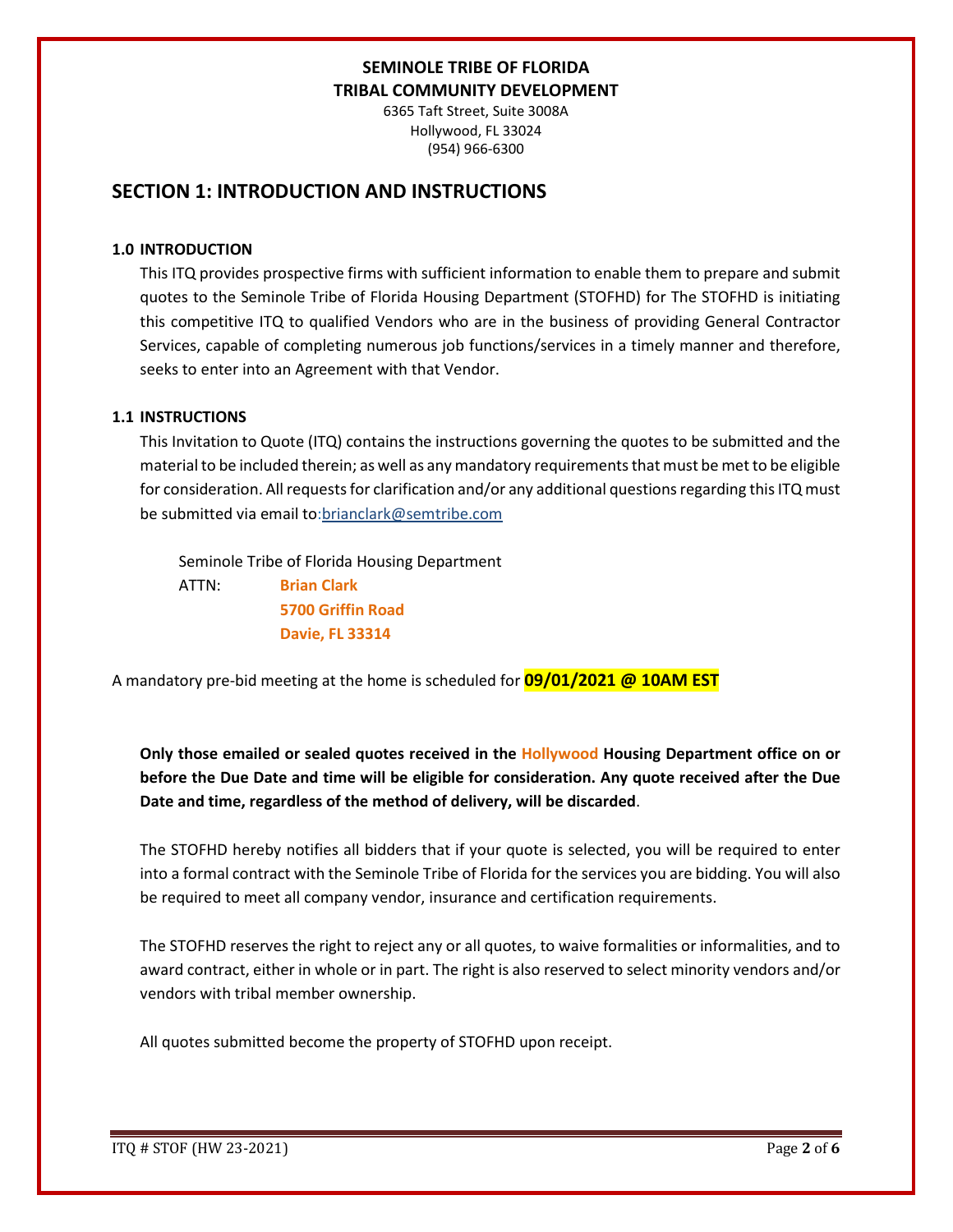6365 Taft Street, Suite 3008A Hollywood, FL 33024 (954) 966-6300

# **SECTION 2: GENERAL REQUIREMENTS**

#### **2.0 OBJECTIVE**

The objective of this ITQ is to provide sufficient information to enable qualified Respondents to submit written quotes. This ITQ is neither a contractual offer nor a commitment to purchase any products or services. All information contained in the quote must be legible. Any and all corrections and or erasures must be initialed. **Each quote shall be signed in ink by an authorized representative of the respondent**. The contents of the quote submitted by the successful respondent of the ITQ may become part of the contract awarded as a result of this solicitation.

#### **2.1 SCOPE OF WORK (SOW)**

The Scope-of-Work ("SOW") contained in the Attachments describes the services expected for a Contractor to provide the STOFHD. Respondent must ensure that all such services contained in the SOW are provided for in every particular and shall meet or exceed the level of quality, availability, features, functionality, frequency, accuracy, and performance.

The silence of specifications or requirements as to any detail contained in this document or any of the attachments or exhibits, or the apparent omission from any specifications or requirements, or a detailed description concerning any point, shall be regarded as meaning that only the best commercial practices shall prevail and that only material and workmanship of the finest quality are to be used. All interpretations of the Scope of Work shall be made on the basis of this statement.

#### **2.3 NOTIFICATION**

Each respondent submitting a quote in response to this ITQ will be notified by email as to acceptance or rejection of their quote. Release of notification email should be within sixty (60) days of the quote submission date. STOFHD reserves the right to delay this action if it is deemed to be in the best interests of STOFHD.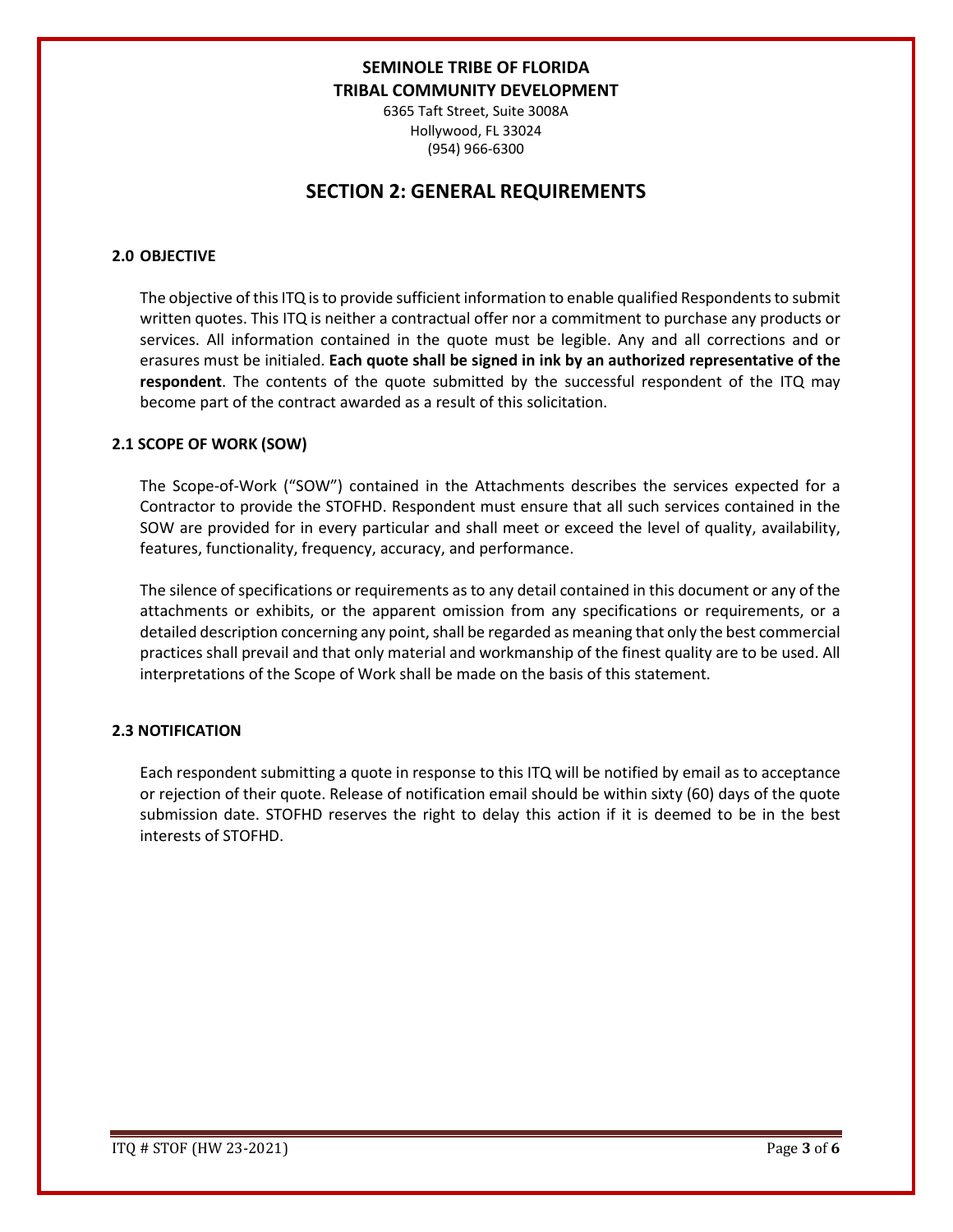6365 Taft Street, Suite 3008A Hollywood, FL 33024 (954) 966-6300

# **Housing Standardized Request for Repairs/Construction**

#### **Bathroom:**

- All wood cabinets are required at all times, when like for like is stated if current cabinet is particle board, include in the bid the price to replace with all wood
- Dur-rock on walls in the shower or tub area
	- o All joints, corners and around windows must be sealed with red guard
	- o Extend the Dur-rock 2' on all sides beyond the shower or tub
- Shower floor mortar bed, no foam or any other products should be used
	- o Minimum 2-4% pre-slope
- Liner should be water tested for 24 hours
	- o Minimum 6 inches
- All floor tile should be slip/skid resistant
- Shower floor tile should be a maximum of 2x2 mesh
- Provide backing for all walls inside tub/shower area between 32" and 38"
- Faucets should be Kohler or Delta
- From shower diverter to shower head piping must be copper tubing and copper fittings o Secure the diverter and pipe fittings securely
- When tiling the walls extend 2 feet passed the shower or tub
- ADA bathroom the entire bathroom must be tile a minimum of 4 feet
- All toilets must be Kohler highline
- All exhaust must be vented through the roof or soffit
	- o The exhaust fan and light for the bathroom must be on the same switch
- All paint must be high gloss

#### **Kitchen:**

- All wood cabinets are required at all times, when like for like is stated if current cabinet is particle board, include in the bid the price to replace with all wood.
- All sinks should be deep double drop in sinks
- Faucets should be Delta with a pull out spray hose
- Moisture resistant (purple) drywall
- Cabinet screws should be a minimum of  $2\frac{1}{2}$  inches
	- o Efforts should be made to find a stud
- If drywall is removed from floor to ceiling, blocking must be provided for upper and lower cabinets
- All microwave and kitchen hoods must be exhausted outside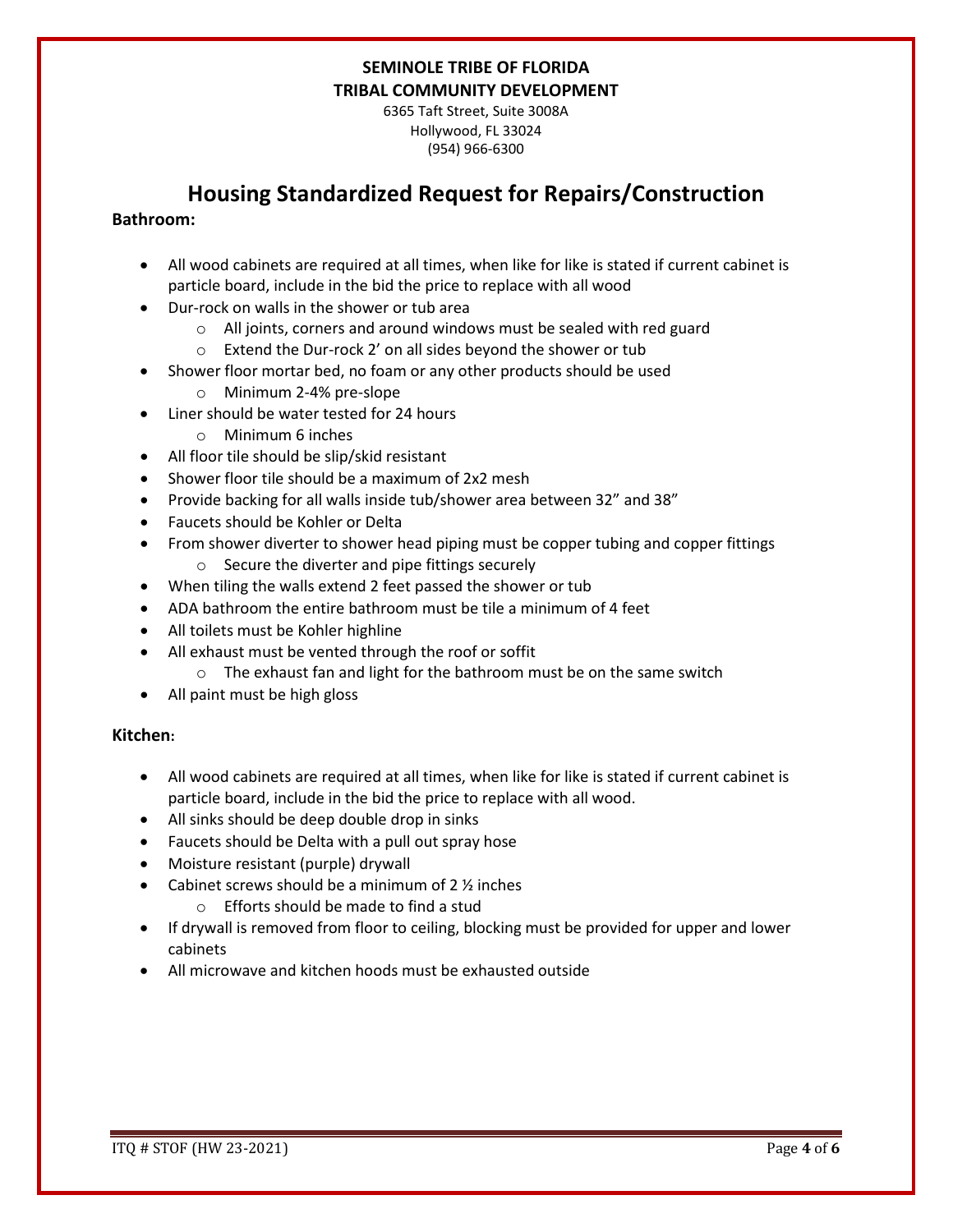6365 Taft Street, Suite 3008A Hollywood, FL 33024 (954) 966-6300

#### **Mechanical/HVAC:**

- All AC units must be installed on a metal stand with a secondary pan and connect float switch
- A primary float switch must be installed and connected
- When replacing duct work all joints and seams must be taped and mastic
- All new HVAC units must be a minimum of 16 seer
- All flexible ducts must be a minimum of R8 R-value
- All disconnects should be the pull type non-fuse
- Rheem, Goodman, Night and Day units preferred
- Caulk around all AC vents
- Keyed lockout caps must be on all units

#### **Water Heaters:**

- GE brand, replaced like for like gallon size
- Drain pan required
- TRV piped to the outside
- All water heaters should have a separate shut off switch
- New code required Energy conservation code chapter 4
- Heat traps are mandatory

#### **General Notes:**

- Schedules must be submitted with all bids and updated any time there is a change
- Contractors are expected to work Monday-Friday, 8:00am-5:00pm unless otherwise specified by the project manager
- When installing new drywall in bedroom, living room etc., backing must be provided for TV's being mounted on the wall
- Place a chase and an outlet at the same area where backing is located
- Seal all recess lighting, caulk the lights to the ceiling
- Caulk around all exterior lights
- All exterior light fixtures must be LED
- Any penetration that are made through the wall to the exterior must be caulked or sealed
- Any new gutters must have leaf guard
- Any roof repairs/replacement must follow Miami-Dade standards